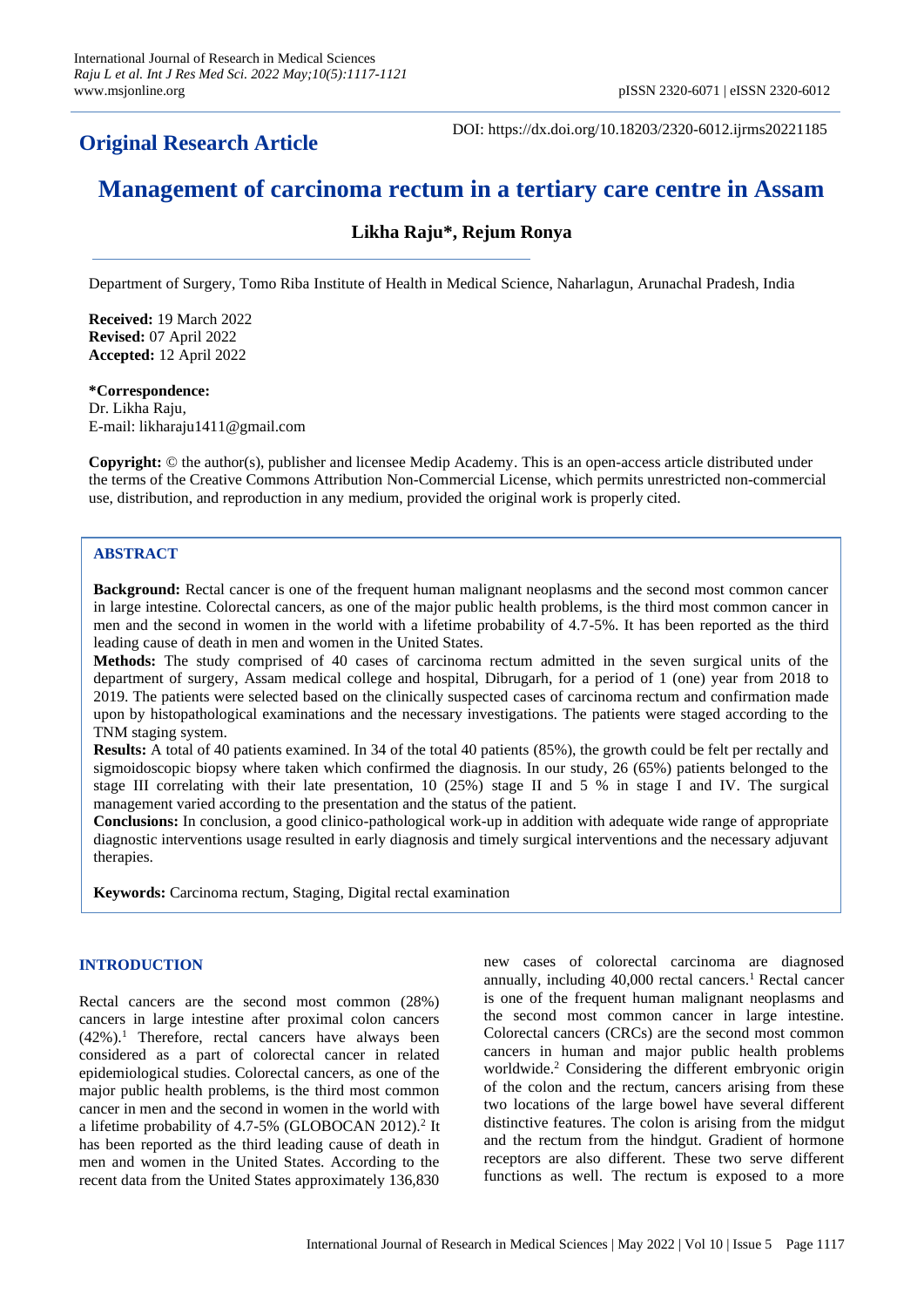concentrated fecal matter in a direct way. Moreover, undigested matter traveling through the colon is coated with alkaline mucus. The different levels of pH in the colon and rectum may also influence susceptibility to environmental factors. Therefore, different risk factors may be involved in these tumors.

With regard to the improved access to and use of screening treatment, overall incidence rate has decreased by approximately 3% per year during the past decade. Although a large drop in the number of rectal cancers has been found in adults aged 65 years and older, this rate has been seen to increase among young adults less than 50 years. In contrast to proximal and distal colon cancers, the median age at diagnosis for rectal cancers is younger (63 years in men and 65 years in women). There is also a significant variation in tumor location by age, with a notable decrease in rectal tumors in older age.<sup>3</sup>

#### *Aim and objectives*

This study aimed to assess the management of carcinoma rectum admitted in the department of general surgery, assam medical college and hospital, Dibrugarh from the examination findings to the staging of the disease and the treatment given.

# **METHODS**

A prospective observational study was performed on all the patients of carcinoma rectum who were admitted in the department of general surgery in Assam medical college, Dibrugarh from June 2018 to May 2020. A total of 40 patients were evaluated in the study period. All patients below 20 were excluded from the study. Examination findings, diagnosis and treatment procedures were recorded in pre-determined proforma sheets based on clinical data (both primary and secondary data) as collected from the patient case records. Statistical analysis was done using Microsoft excel.

## **RESULTS**

In 34 of the total 40 patients (85%), the growth could be felt per rectally and proctoscopic and in some instances, sigmoidoscopic biopsy could be taken which confirmed the diagnosis. In 6 cases, the growth could not be felt and sigmoidoscopic biopsy was opted for coming to the diagnosis. The average distance of the lower margin of the growth from the anal verge was 4.65 cm and the average upper margin of the growth from the anal verge was 7.56 cm (Table 1). Most common gross morphological findings were of protruding or proliferative type of 21 (52.50%) of the total cases (Table 2). The most commonly used staging method is the TNM Staging system which has been used for analysis. In our study, 26 (65%) patients belonged to the stage III correlating with their late presentation, 10 (25%) stage II and 5 % in stage I and IV (Table 3).

Out of the 40 cases, 34 (85%) were conventional adenocarcinomas, 3 (7.50%) cases were mucinous adenocarcinoma, 2 (5%) cases were signet cells adenocarcinoma and 1 case was of squamous cell carcinoma (Table 4).

#### **Table 1: Distribution based on margin (n=40).**

| Margin (cm)   | <b>Lower margin</b> |               |                   | <b>Upper margin</b> |  |
|---------------|---------------------|---------------|-------------------|---------------------|--|
|               | N                   | $\frac{0}{0}$ | N                 | $\%$                |  |
| $1 - 4$       | 14                  | 41.18         |                   | 2.94                |  |
| $5 - 8$       | 20                  | 58.82         | 20                | 58.82               |  |
| $9 - 12$      |                     | 0.00          | 13                | 38.24               |  |
| >12           |                     | 0.00          | $\mathbf{\Omega}$ | 0.00                |  |
| <b>Total</b>  | 34                  | 100.00        | 34                | 100.00              |  |
| $Mean \pm SD$ |                     | $4.65 + 2.22$ |                   | $7.56 + 3.15$       |  |

#### **Table 2: Gross morphology (n=40).**

| Growth               | N  | $\mathcal{V}_0$ |  |
|----------------------|----|-----------------|--|
| <b>Ulcerative</b>    | 13 | 32.50           |  |
| <b>Proliferative</b> | 21 | 52.50           |  |
| <b>Stenosing</b>     |    | 15.00           |  |
| Total                |    | 100.00          |  |

#### **Table 3: TNM staging (n=40).**

| <b>Stage</b> | N                        | $\frac{6}{6}$ |  |
|--------------|--------------------------|---------------|--|
| I            | 2                        | 5.00          |  |
| <b>IIA</b>   | 7                        |               |  |
| <b>IIB</b>   | $\overline{2}$           | 25.00         |  |
| <b>IIC</b>   |                          |               |  |
| <b>IIIA</b>  | 6                        |               |  |
| <b>IIIB</b>  | 12                       | 65.00         |  |
| <b>IIIC</b>  | 8                        |               |  |
| <b>IVA</b>   | $\overline{2}$           |               |  |
| <b>IVB</b>   | $\overline{\phantom{0}}$ | 5.00          |  |
| <b>IVC</b>   | -                        |               |  |
| <b>Total</b> | 40                       | 100.00        |  |

#### **Table 4: Histopathology of primary tumor (n=40).**

| <b>Histopathology</b>      |    | $\frac{0}{0}$ |
|----------------------------|----|---------------|
| Adenocarcinoma             | 34 | 85.00         |
| <b>Mucinous</b>            | 3  | 7.50          |
| Signet cell                |    | 5.00          |
| Squamous cell<br>carcinoma |    | 2.50          |
| <b>Papillary</b>           |    | 0.00          |
| <b>Others</b>              |    | 0.00          |

In our study of 40 cases, diagnosed as carcinoma rectum, 3 were found to have inoperable disease with ascites and palpable hard non-tender liver (hepatic metastases). 37 patients received surgical treatment in the form of radical and palliative surgery. 5 patients had extensive pelvic side wall involvement that required, out of which 2 had undergone palliative APR, 3 of them had Hartmans procedure done. 6 patients presented with large bowel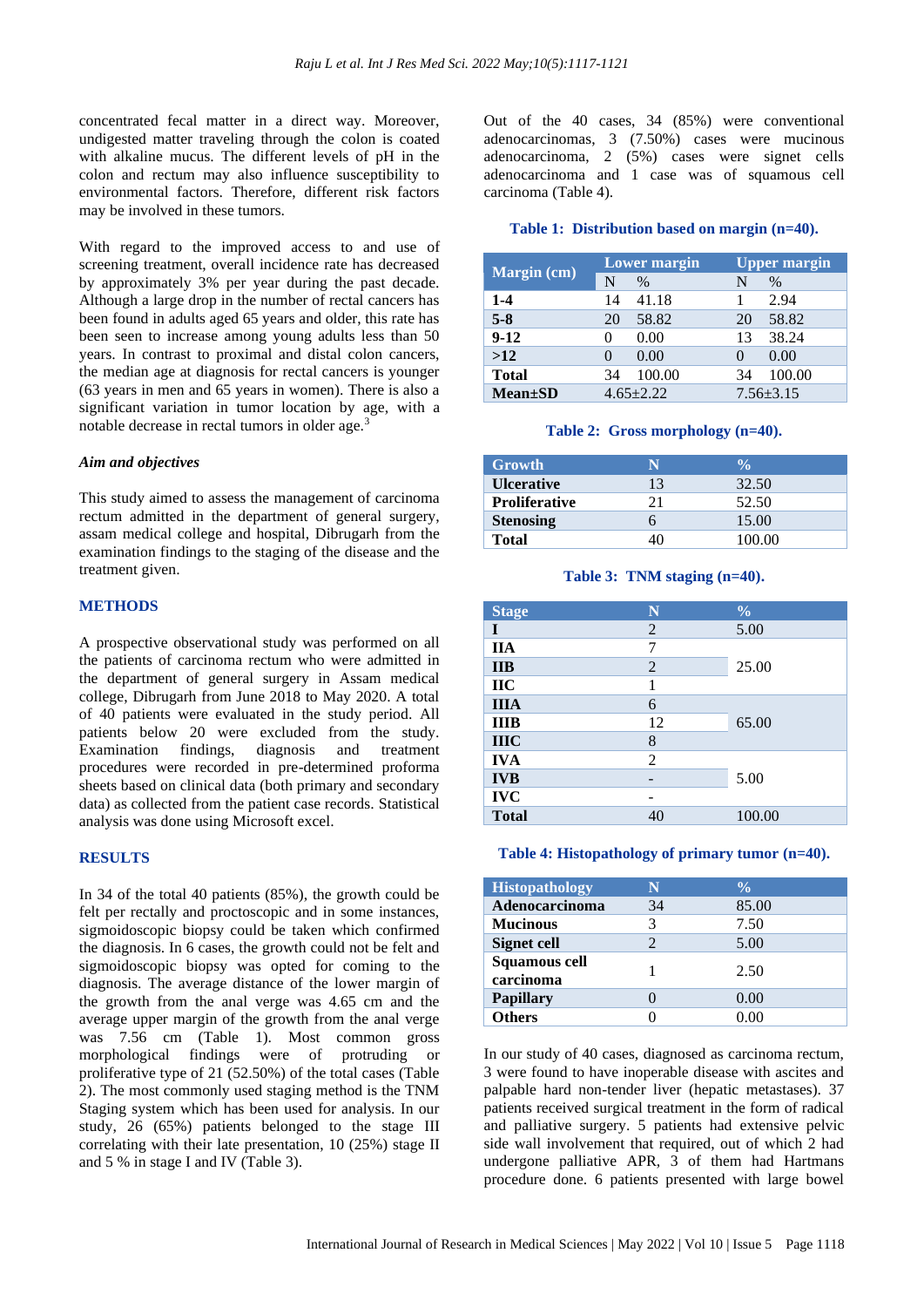obstruction, out of which 1 had liver metastasis and palliative colostomy was done, APR was done in 1 case, palliative anterior resection (AR) with diverting ileostomy was done in 1 case in which ovarian and uterine involvement were noted, diverting colostomy was done in 2 cases and palliative colostomy in 1 case. 2 patients presented with hollow viscus perforation with extensive pelvic side wall and urinary bladder and prostate involvement and had undergone Hartmans procedure. AR was done in a total of 11 patients (27.50%), APR was done in 17 patients (42.50%), Hartmans procedure in 5 (12.50%) and palliative colostomy in 2 cases (5%). The curative resection rate of total patients operated was 67.50%) (Table 5).

#### **Table 5: Management.**

| <b>Management</b>  | N  | $\frac{0}{\sqrt{2}}$ |  |
|--------------------|----|----------------------|--|
| <b>Surgery</b>     |    |                      |  |
| Curative surgery   | 27 | 67.50                |  |
| Palliative surgery | 10 | 25.00                |  |
| Chemotherapy       |    |                      |  |
| Preoperative       | 1  | 2.50                 |  |
| Adjuvant           | 36 | 90.00                |  |
| Palliative         | 3  | 7.50                 |  |
| Radiotherapy       |    |                      |  |
| Preoperative       | 0  | 0.00                 |  |
| Postoperative      | 13 | 32.50                |  |
| Palliative         | 3  | 7.50                 |  |

#### **DISCUSSION**

Rectal cancer is the second most common cancer in the large intestine. The prevalence and the number of young patients diagnosed with rectal cancer have made it as one of the major health problems in the world. With regard to the improved access to and use of modern screening tools, a number of new cases are diagnosed each year. Considering the location of the rectum and its adjacent organs, management and treatment of rectal tumour is different from tumours located in other parts of the gastrointestinal tractor even the colon. In the present study, carcinoma of rectum accounted for 0.4% of the total admissions in the surgery department during the study period.

#### *Digital rectal examination*

In the present study, 87.5% of the total patients, growth was felt during DRE. The mean distance of the lower margin of the tumor from the anal verge was 4.65 cm and the mean distance of the upper margin of the tumor from the anal verge was 7.56 cm as given in the (Table 1). Hamilton et al was able to palpate the growth in 51  $(14.6\%)$  of the cases. $4$  According to Brown et al, DRE identified 22 out of 31 (71%) patients with favorable prognosis tumors.<sup>5</sup> The figures for digital rectal examination were 5 of 18 and 22 of 76 patients respectively and penetration of the rectal wall was correctly identified in 56 of 61 (91.8%) patients by digital

rectal examination.<sup>6</sup> Houvenaeghel et al found 21 of 23 patients (91.3%) had palpable tumour through DRE.<sup>7</sup>

Our present study findings are consistent with Brown et al, Rafaelson et al, Houvenaeghel et al and Suryanarayana et al with insignificant variables.

# *Gross morphology*

Most common gross morphological findings were of protruding or polypoidal type of 21 (52.50%) of the total cases (Table 2). Park et al found that among the 579 cases, the most common gross morphology was depressed type found in 341 patients (58.9%), followed by protruded type in 217 patients (37.5%) and flat type in 21 (3.6%) patients. $8$  They also found that protruded type was of 58.3% in an asymptomatic patient. The finding in our study is consistent with the findings of Park et al with insignificant variations among other studies. This may be attributed to the late referral or presentation to the tertiary care centre from a primary care centre.

# *Histopathology*

In the present study, 34 (85%) of the growth specimen on histopathological examination was conventional adenocarcinoma, second most common was the mucinous adenocarcinoma (7.50%). Most of them were moderately differentiated (Table 4). Hamilton et al found more than 90% of colorectal carcinomas are adenocarcinomas originating from epithelial cells of the colorectal mucosa.<sup>9</sup> Ponz de et al found most of these tumours are adenocarcinomas (96%) and in some cases, show a mucinous component.<sup>10</sup> Bohorquez et al found adenocarcinoma in 91.5%, mucinous carcinoma in 5.2% and signet ring cell carcinoma in  $1.6\%$ .<sup>11</sup> Our study findings are consistent with the findings of the other studies mentioned.

#### *Staging*

In our study, 26 (65%) patients belonged to the stage III correlating with their late presentation, 10 (25%) stage II and 5% in stage I and IV (Table 3). Patil et al found that most patients (50.7%) had stage III disease, while 28.8% patients had stage IV (metastatic) disease.<sup>12</sup> Early tumors were very rare (3.8% had stage I disease). Sharma et al (2017) found in their studies that 13.79% patients were in stage I, 17.24% Stage II, 58.62% Stage III and 10.34% in stage IV.<sup>13</sup> In the present study, a greater number of patients presented in the stage II and III which may be correlated to their late presentation to the tertiary health care centre or delay in their referral.

#### *Treatment*

Of the total 37 patients who underwent surgery in the present study, the curative resection rate was 72.9%. A total of 11 (27.50%) patients had anterior resection and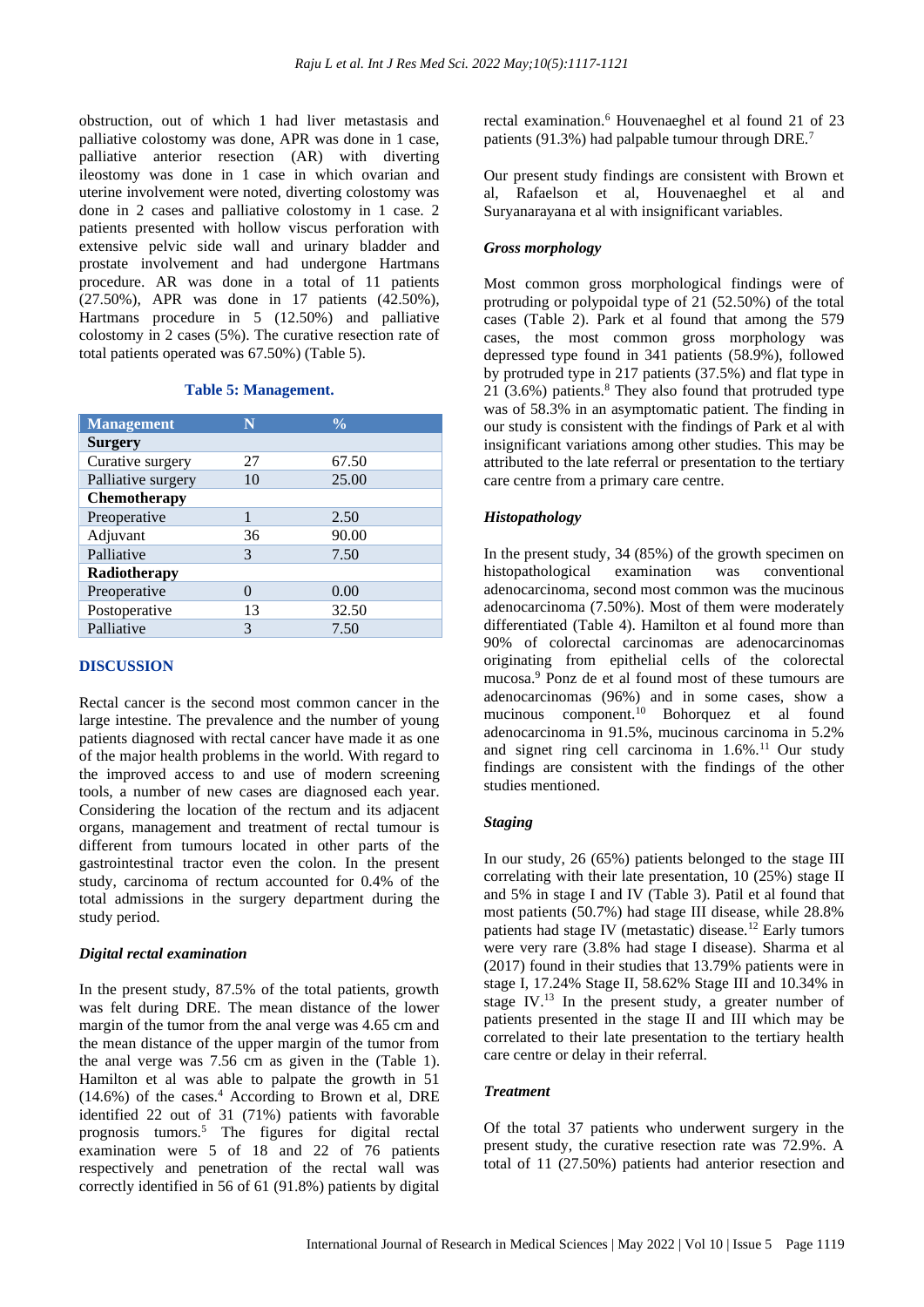17 (42.50%) had an APR, of which 16 had an open abdomen and 1 had laparoscopic surgery (Table 5).

Deo et al found 75% of the patients underwent curative resection with abdominoperineal resection (APR) being the commonest procedure  $(42.50\%)$ .<sup>14</sup> According to the findings of Polglase et al 78.04% had a curative resection among 123 patients.<sup>15</sup> Bedrosian et al showed in their study that 63.43% had curative resection out of 134 patients.<sup>16</sup> In the study performed by Sharma et al, only 51.72% of patients underwent curative surgery, because at presentation disease was either inoperable or because of poor general condition.<sup>13</sup> The variations in the respectability rate in our study as compared with other studies may be probably due to the patients presenting with irresectable disease, in an advanced stage or early referral from a primary care centre. The location of most of the tumors in the lower rectum may also contribute to the variations in the respectability rate.

#### *Follow up*

In the present study, patients were followed up at 1 month interval due to short study period. They were followed up with laboratory and imaging according to feasibility. Only 27 (67.5%) of the total 37 patients operated, turned up for regular follow-up and adjuvant chemoradiotherapy. Two patients required hospital readmission due to recurrence. 8 (20%) patients had lost to follow-up.

#### *Limitations*

Most of the patients presented late in the tertiary care centre due to delay in the referral and the socioeconomic status of the patient. The study period was just performed for 1 year and the selection bias is inevitable. However, in our study, the follow-up protocols as mentioned could not be followed and important investigations for followup like CEA and colonoscopy were not done in all patients either due to lost to follow up, inability of the tools or the very short duration of the study period. So, it is not wise to comment on the long-term results of the treatment from such a short period of surveillance along with the lack of important investigating tools at our disposal.

# **CONCLUSION**

In conclusion, surgery remains the mainstay of treatment but multimodality approach towards the treatment has definitely improved the ultimate outcome of patients with carcinoma rectum. The management of carcinoma rectum needs cumulative research of the patients' presenting complaints with thorough examination and doing the necessary diagnostic investigations and staging. In most of the cases, the growth could be felt by per rectal examination and the average distance of the lower margin of the growth from the anal verge was 4.65 cm. Most of the patients belonged to the stage III correlating with their late presentation and few of them in stage I and IV. The management of carcinoma rectum indeed needs a strategic plan and cooperation among the multiple specialties.

# **ACKNOWLEDGEMENTS**

Authors would like to thank Dr B. R. Basumatary, professor and head, department of general surgery, Assam medical college and hospital, Dibrugarh, for his constant supervision and untiring guidance. Authors would also like to thank Dr. Gunabhi Ram Das, department of general surgery, Assam medical college and hospital, Dibrugarh, whose constant guidance and endless encouragement has helped me in carrying out this study in a proper and precise manner.

#### *Funding: No funding sources*

*Conflict of interest: None declared Ethical approval: The study was approved by the Institutional Ethics Committee*

# **REFERENCES**

- 1. Siegel R, Desantis C, Jemal A. Colorectal cancer statistics, 2014. CA Cancer J Clin. 2014;64(2):104- 17.
- 2. Rawla P, Sunkara T, Barsouk A. Epidemiology of colorectal cancer: incidence, mortality, survival, and risk factors. Prz Gastroenterol. 2019;14(2):89-103.
- 3. Galler AS, Petrelli NJ, Shakamuri SP. Rectal cancer surgery: a brief history. Surg Oncol. 2011;20(4):223- 30.
- 4. Hamilton W, Round A, Sharp D, Peters TJ. Clinical features of colorectal cancer before diagnosis: A population-based case-control study. Br J Cancer. 2005;93(4):399-405.
- 5. Brown G, Davies S, Williams GT, Bourne MW, Newcombe RG, Radcliffe AG, et al. Effectiveness of preoperative staging in rectal cancer: Digital rectal examination, endoluminal ultrasound or magnetic resonance imaging? Br J Cancer. 2004;91(1):23-9.
- 6. Rafaelsen SR, Kronborg O, Fenger C. Rectal exploration and transrectal ultrasound scanning of rectal cancer. A prospective, blind study. Ugeskr Laeger. 1995;157(13):1842-5.
- 7. Houvenaeghel G, Delpero JR, Giovannini M, Orsoni P, Seitz JF, Rosello R, et al. Cancer of the rectum. Results of a prospective study comparing preoperative rectal touch and transrectal ultrasonography with postoperative histopathology before and after preoperative radiotherapy. Ann Chir. 1991;45(6):456- 61.
- 8. Park SH, Song CW, Kim YB, Kim YS, Chun HR, Lee JH, et al. Clinicopathological characteristics of colon cancer diagnosed at primary health care institutions. Intest Res. 2014;12(2):131.
- 9. Hamilton W. Cancer diagnosis in primary care. Br J General Prac. 2010;60:121-7.